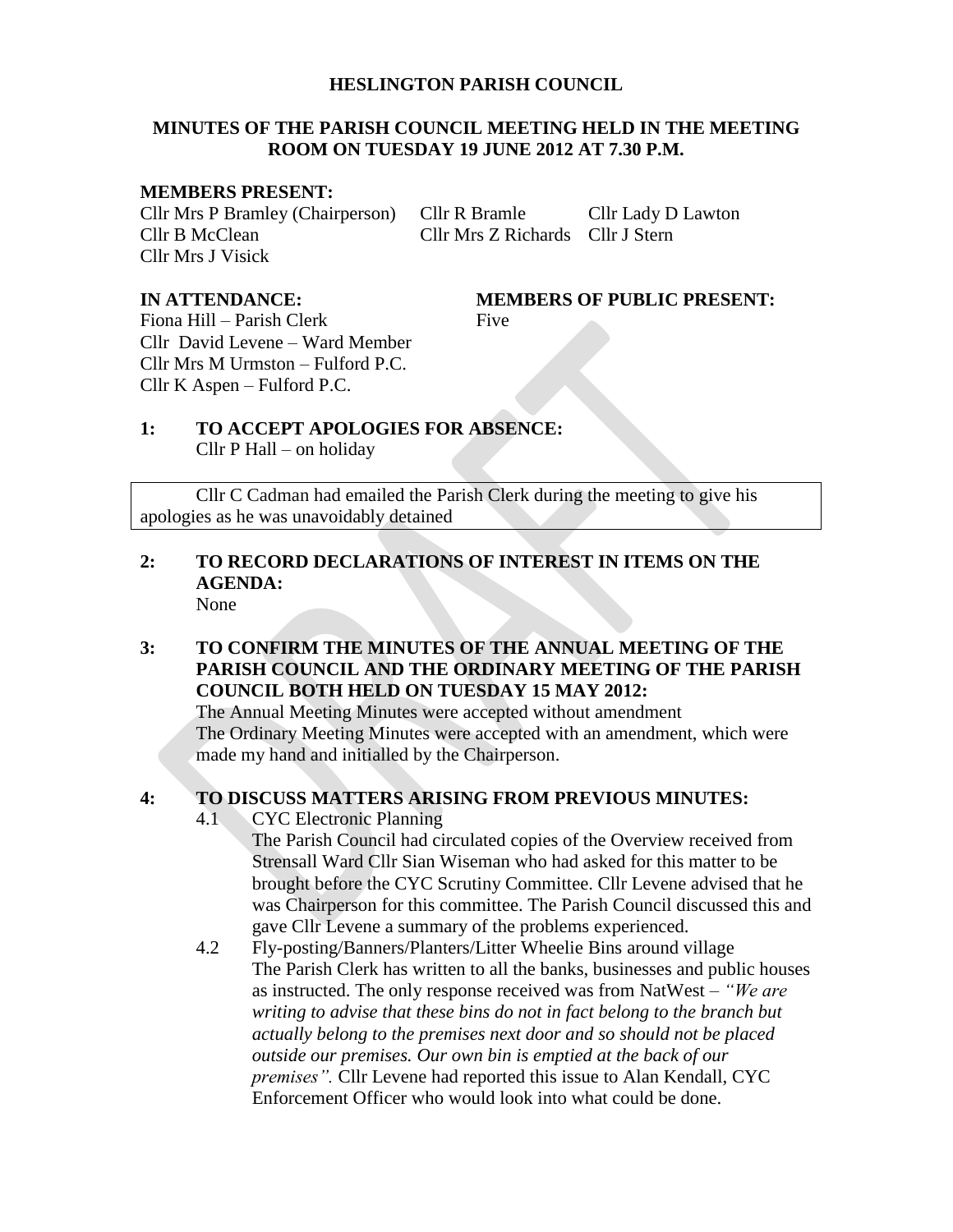- 4.3 Local Government Boundary Review and
- 4.4 Empowerment of Town/Parish Councils

The Parish Clerk had written to Julian Sturdy MP who had responded  $(12$ Jun $12$ ) –

*"Thank you for your recent email of 28 May regarding Early Day Motion 2824 and the Local Government Boundary Review. As you are aware I will be unable to attend your meeting on Tuesday 19th June but I am always happy to address any concerns or issues that the Parish Council have.*

*As I mentioned at the meeting of Parish Councils on March 29th, I am supportive of the content of EDM 2824 (Appeals by Town and Parish Councils) and I have no written to Greg Clark at the Department for Communities and Local Government as a means of expressing my support and requesting his comments. As soon as I receive a response I will of course make sure that you receive a copy.*

*With regards to the Local Government Boundary Review, submissions are being made to the Local Government Boundary Commission. As you will know, the debate is centre around the size of wards and how many councilors should be allocated to each of the wards, and across the city more generally. Before an agreement is reached on the overall number of councilors for the city, actual ward boundaries will not be considered. On a personal note, I am supportive of the principle of more one-member wards across the city as I believe they deliver a more local-based form of representation, but such matters will be consulted on fully as the review progresses. I shall, of course, drop you a line as and when further developments take place on both of the above issues. I shall, of course, drop you a line as and when further developments take place on both of the above issues".*

- 4.5 Control of geese around York University The Parish Clerk advised that no response had been received to the letters, so she had emailed (18Jun12) Gordon Eastham.
- 4.6 Fly-tipping heaps in gateways along Low Lane Parish Councillors reported that some had been removed, but more had appeared. Cllr Visick submitted photos taken today. Cllr McClean and the Parish Clerk would continue to chase up the complete removal.
- 4.7 Proposed road changes University Road/Field Lane Cllr Levene advised that the Aecom results had been received. CYC could not justify any changes until correct signage was in place.
- 4.8 Tree pruning, Main Street, Heslington The Parish Clerk had received an email from Harry Lowson, Arboricultural Manager, CYC -

*"I understand you have contacted the council about trees in Heslington. I manage all York's Public trees and hold the budgets which are spent on cyclical tree safety inspections then carrying out the recommended safety work. Sadly we don't have the funds for the general cosmetic pruning of trees if not safety related.*

*I know there are a number of large protected trees in Main Street and these are inspected every 4 years for safety. From memory I know some nearby residents do complain about odd trees and yet on inspection the issues have generally been found unjustified.*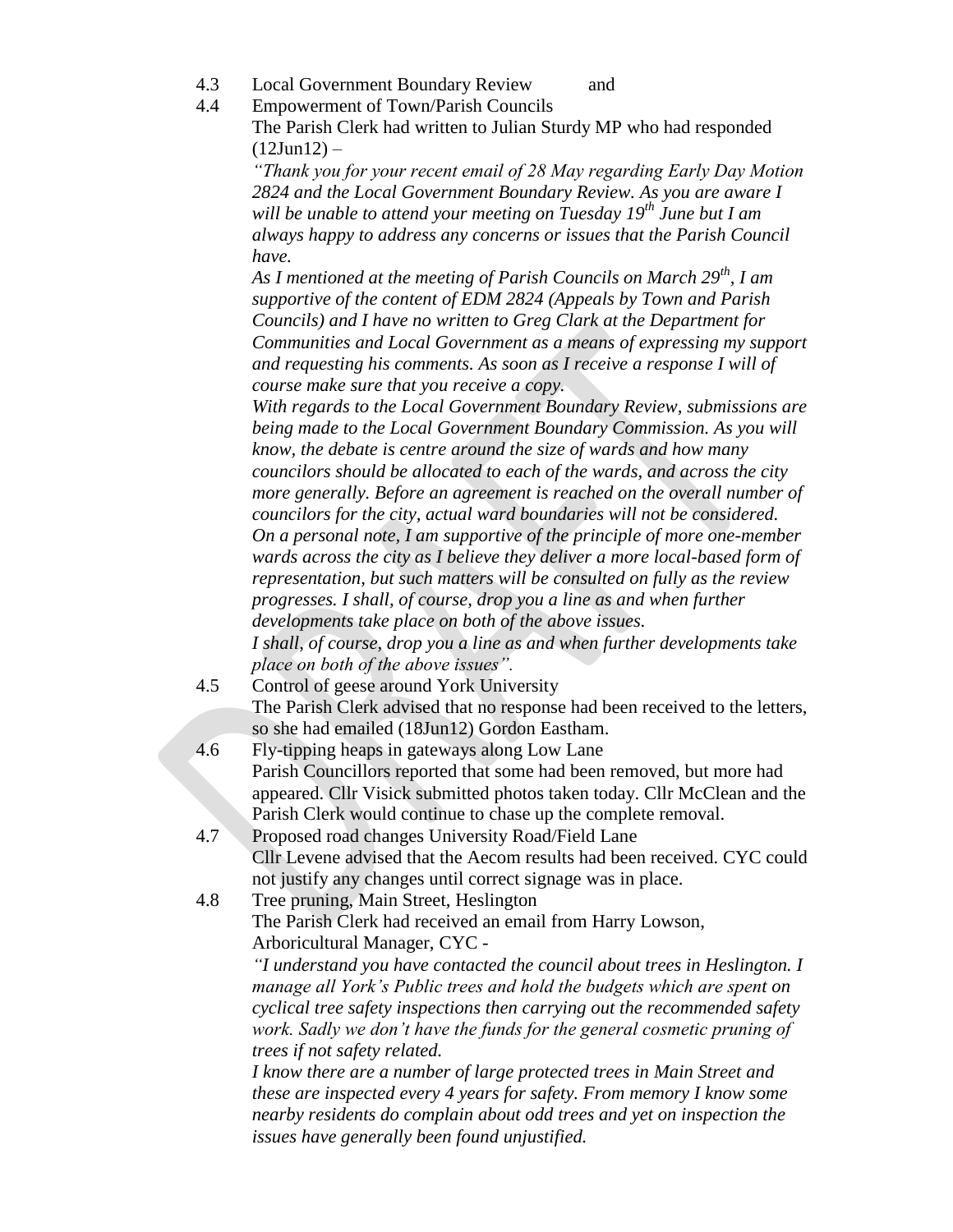*Should the Parish Council itself want to fund any general pruning then some work may be feasible as long as it is not harmful to the trees. I have attached a map showing reference information from the Tree management database which is also available via our web site maps. TPO trees can also be viewed via the maps".*

The Parish Council decided to defer this issue until the November 2012 meeting.

4.9 Boss Lane Flooding

Cllr Lawton had met with Thomas Campion, Halifax Estates, who had taken photos and then spoken to the Halifax Estates Agent, David Lord, It was agreed that something would be done, when they had spoke to the adjoining land owner. Cllr Lawton had emailed to thank them for their assistance to date.

### **5. TO DISCUSS, IF NECESSARY, LONG-STANDING MATTERS:**

- 5.1 Highway Matters
	- Cllr Levene reported that –

-he had reported the sinking road near Lime Tree farm

- the shuttle bus should be rerouted by the end of the year

- the illegal parking in the layby near the supermarket on University Road had stopped, as the line were now reinstated, so enforcement could be made.

- 5.2 University of York/Campus 3/Heslington East NTR
- 5.3 Elvington NTR
- 5.4 Heslington Village Website Cllr McClean reported that he had received training from Andrew Collingwood, so was able to keep the website up to date.
- 5.5 Parish Newsletter NTR

## **6: TO RECEIVE ANY MATTERS RAISED BY MEMBERS OF PUBLIC:**

The bus shelter had not been moved after the bus stop was moved on Clifford Street, for the "First No 4" service, so the Parish Clerk was asked to chase this up with CYC.

As a result of the recent storm (09Jun12) Badger Hill was flooded. This was discussed at length and Cllr R Bramley was asked to raise this issue with the drainage board.

#### **7: TO REPORT AND MAKE RELEVANT RECOMMENDATIONS ON NEW PLANNING APPLICATIONS:**

7.1 12/01082/ADV University of York

It was unanimously agreed that the Parish Clerk should respond as follows: "The Parish Council believes that the neon sign is out of character with the old campus and by default is tacky, so please do not allow"

7.2 12/01749/REMM Germany Beck Site East

The representatives from Fulford P.C. handed out copies of their newsletters from February 2012 and June 2012, and then answered questions on the matter. The Parish Council unanimously agreed that the Parish Clerk should write giving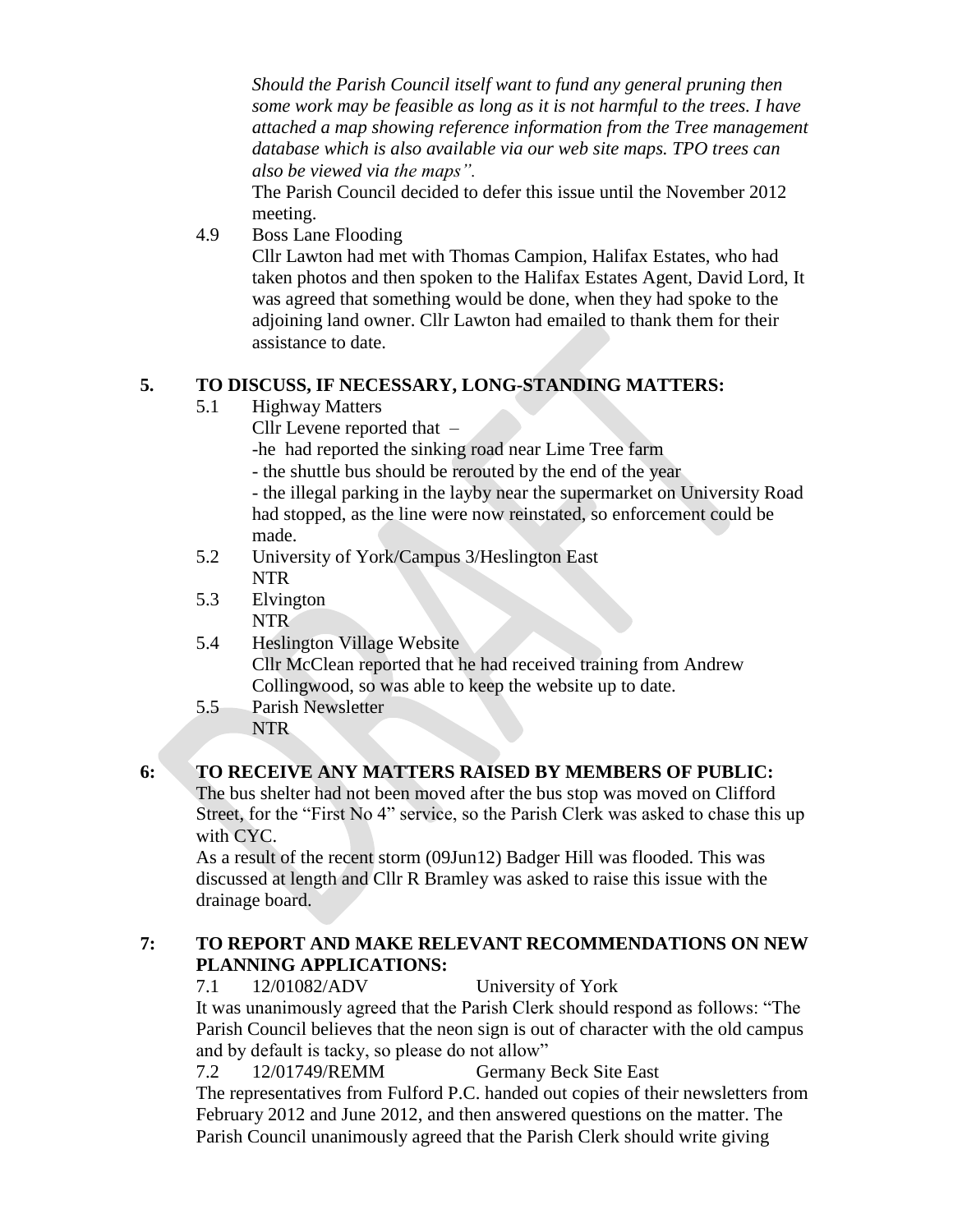support to the reasons for objection given by Fulford P.C., highlighting that although the application was not in Heslington Parish it will affect it.

7.3 12/01788/TCNOT 1 Cherry Tree Cottages

It was unanimously agreed that the Parish Clerk should write to advise that the Parish Council had no objections.

7.4 12/01820/OUTM Germany Beck Site East

The representatives from Fulford P.C. handed out copies of their newsletters from February 2012 and June 2012, then answered questions on the matter. The Parish Council unanimously agreed that the Parish Clerk should write giving support to the reasons for objection given by Fulford P.C- highlighting that so much had changed, so a new application should be submitted from scratch.

7.5 12/01882/FUL Sports Centre, Heslington Lane

It was unanimously agreed that the Parish Clerk should write to advise that the Parish Council had no objections.

7.6 12/01930/LBC The Lodge Residential Home It was unanimously agreed that the Parish Clerk should respond as follows: "The Parish Council strongly objects to this application as it is gross overdevelopment of the site, which would create a serious loss of outside amenity to the residents, which is short sighted and purely commercial".

7.7 12/01931/FUL The Lodge Residential Home It was unanimously agreed that the Parish Clerk should respond as follows: "The Parish Council strongly objects to this application as it would seriously degrade the status of the listed building consent".

7.8 12/02147/TPO Fairfield, School Lane

It was unanimously agreed that the Parish Clerk should respond as follows: The Parish Council objects to the felling of these two trees, as advised in the original decision, but understands that one tree has already been felled!"

# **8: TO REPORT PLANNING DECISIONS BY CITY OF YORK COUNCIL:**

- 8.1 12/01242/REMM Approval
- 8.2 12/01334/TCA Partially Approval/Partially Refused 8.3 12/01335/TCA Partially Approval/Partially Refused 8.4 12/01343/FUL Approval

## **9: TO RECEIVE REPORTS FROM REPRESENTATIVES OF FOLLOWING OUTSIDE BODIES:**

9.1 Ward Cllr David Levene

- the resurfacing of Outgang (to the car park) had been logged for funding following a site visit

- the foliage along Outgang would be cut back partly by CYC and partly by Community Payback

- CYC are aware of the parking issues and would keep a watching brief on the matter

- the dip in the road along Main Street had been logged for inspection 9.2 North Yorkshire Police

P.C.S.O. Jon-Mark Buchanan had emailed to say that he had nothing to report, crime was down by -27% overall. The Parish Clerk was asked to find out when his shifts were, so arrangements could possibly be made to arrange his attendance at a Parish Council meeting.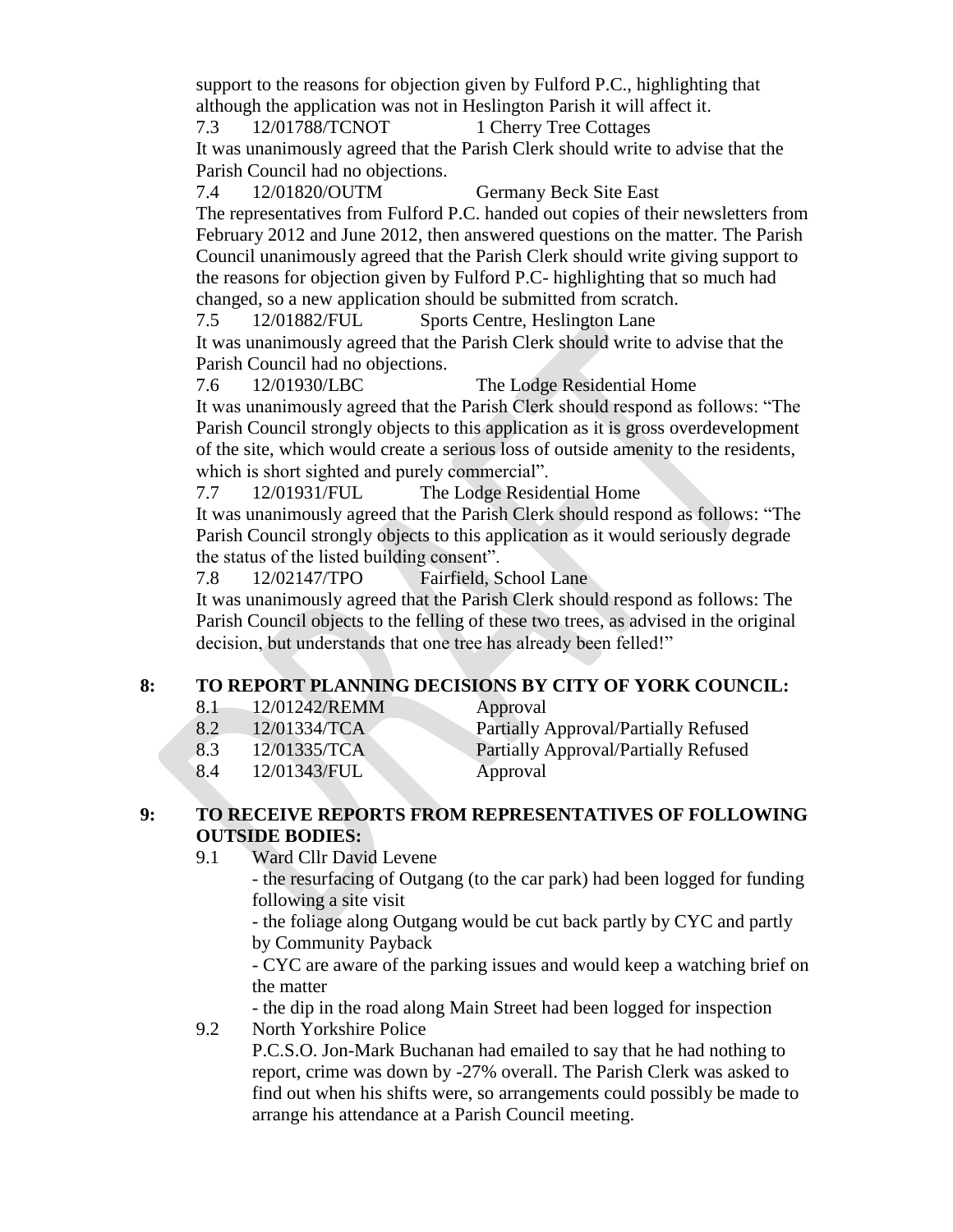| 9.3  | <b>Yorkshire Local Councils Association</b><br>The York Branch Annual Meeting was held on Thursday 31 May 2012<br>and Cllr Mrs Bramley had attended and matters discussed included: Salt<br>Bins, Local Government Boundary Review, Training Programme, S106<br>Payments and Code of Conduct. It was reported that the North Yorkshire<br>Playing Fields Association future was uncertain. The next meeting would |
|------|-------------------------------------------------------------------------------------------------------------------------------------------------------------------------------------------------------------------------------------------------------------------------------------------------------------------------------------------------------------------------------------------------------------------|
| 9.4  | be September/October 2012.<br><b>Heslington East Community Forum</b>                                                                                                                                                                                                                                                                                                                                              |
|      | <b>NTR</b>                                                                                                                                                                                                                                                                                                                                                                                                        |
| 9.5  | Good Neighbourhood Forum                                                                                                                                                                                                                                                                                                                                                                                          |
|      | <b>NTR</b>                                                                                                                                                                                                                                                                                                                                                                                                        |
| 9.6  | Ouse and Derwent Drainage Board                                                                                                                                                                                                                                                                                                                                                                                   |
|      | $NTR$ – the next meeting would be tomorrow                                                                                                                                                                                                                                                                                                                                                                        |
| 9.7  | Sportsfield                                                                                                                                                                                                                                                                                                                                                                                                       |
|      | NTR – the next meeting would to tomorrow and the grand opening 15<br>June 2012. Cllr Levene would look into Ward Committee available<br>monies, which would be released next week                                                                                                                                                                                                                                 |
| 9.8  | <b>York Environment Forum</b>                                                                                                                                                                                                                                                                                                                                                                                     |
|      | Cllr Lawson had been invited by Gordon Eastman to have lunch with the                                                                                                                                                                                                                                                                                                                                             |
|      | Green Flag Award Judges and had enjoyed an interesting tour of the                                                                                                                                                                                                                                                                                                                                                |
|      | University grounds. The Parish Council was invited to a similar tour if                                                                                                                                                                                                                                                                                                                                           |
|      | they wished one to be organized.                                                                                                                                                                                                                                                                                                                                                                                  |
| 9.9  | <b>Alms Houses</b>                                                                                                                                                                                                                                                                                                                                                                                                |
|      | <b>NTR</b>                                                                                                                                                                                                                                                                                                                                                                                                        |
| 9.10 | Elvington                                                                                                                                                                                                                                                                                                                                                                                                         |

- NTR
- 9.11 The Meeting Room NTR

Cllr Mrs Visick gave her apologies and left the meeting

# **10: TO REPORT ANY NEW CORRESPONDENCE RECEIVED BY THE COUNCIL:**

10.1 CYC Salt Bins

The Parish Council had received several emails regarding future funding of these due to changes in Ward Funding. Cllr Levene confirmed that as neither salt bin in Heslington had been funded by Ward Committee, CYC Highways would pay for filling them.

# **11: TO REPORT MATTERS RAISED BY MEMBERS:**

11.1 Cycle track along University Road

The Parish Council noted the email from Jane Grenville, Chairperson of the Good Neighbour Group (22May12) bringing attention to the findings of the latest annual transport survey which revealed a drop in vehicle traffic and including a link to details of the survey. The Parish Council now wanted the university to get on with a cycle track along University Road, which Cllr Levene advised was a CYC "Priority". The Parish Council also felt the cycle track along Innovation Way could be better defined with improved signage. In addition, there were concerns about the bus stops by the bridge on University Road, on safety grounds.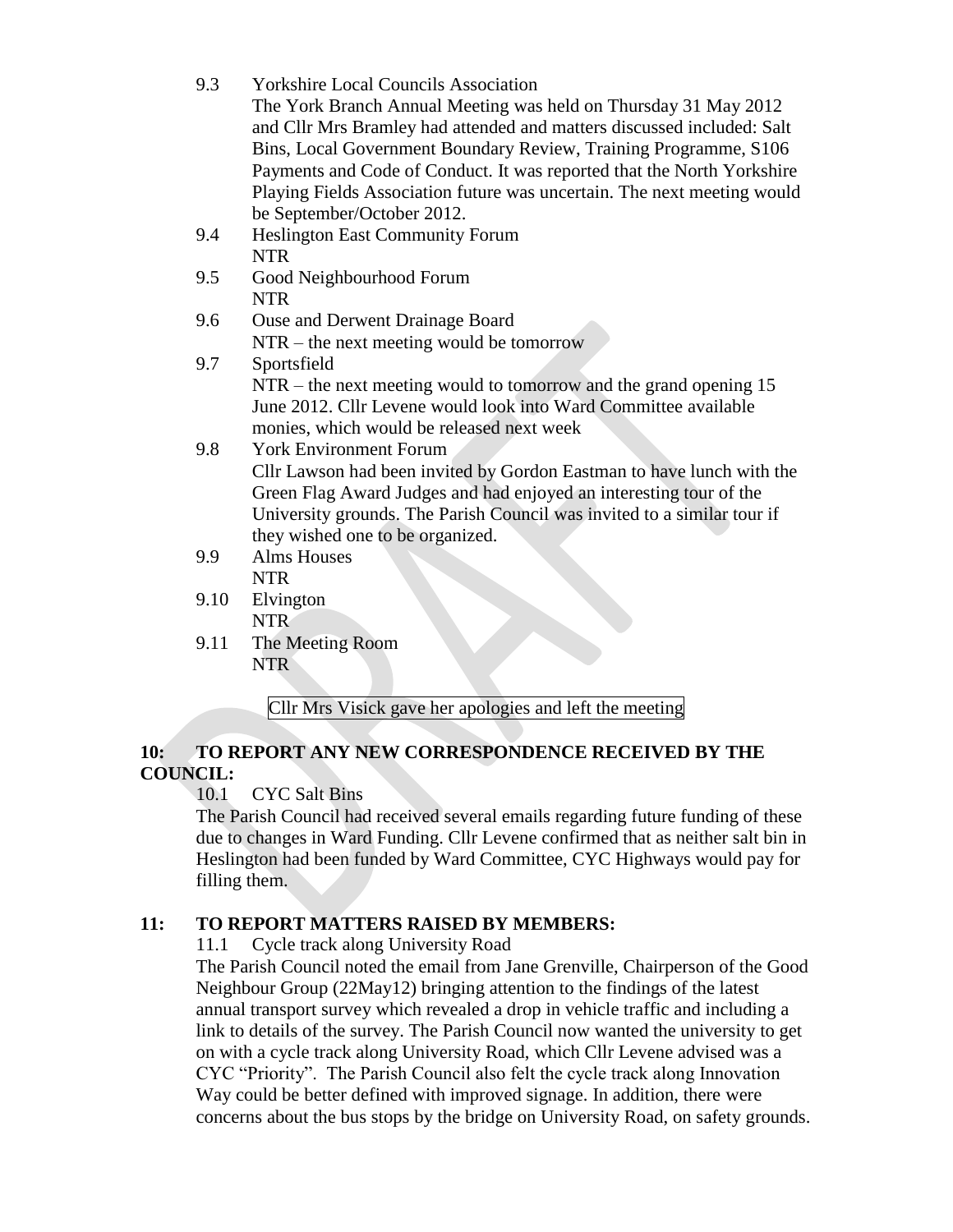The Parish Clerk was asked to write to Jonathan Pickles, CYC, who Cllr Levene had spoken to about this.

### **12: TO DISCUSS MATTERS RAISED BY PARISH CLERK/RESPONSIBLE FINANCIAL OFFICER:**

12.1 Bookkeeping records for year ending 31Mar13 to date

The Parish Clerk circulated copies around Parish Councillors. Cllr McClean provided the Parish Clerk with the budget figures for 2012/2013, which she had been unable to find, so she would update the report next month.

12.2 To conduct Internal Control Check(s)

The Parish Council checked the bank statements against the financial reports 12.3 Grant request from Heslington Church

It was agreed to pay them £400.00. Proposed: Cllr R Bramley, Seconded: Cllr Mrs Richards

In Favour: Three votes Against: Two Votes Abstensions: 1 (Cllr Mrs Bramley)

12.4 Road verge grass cutting contract

The grass had been in urgent need of cutting, so Cllr Mrs Bramley had arranged for Chris Hawkswell to cut it. The Parish Clerk was asked to research tender invitations and bench marking for future years.

12.5 Suggestion of parish Council Letter Box at The Meeting Room This was discussed and it was felt it could become a target for nuisance mailings. Cllr McClean agreed to continue receiving hand delivered timesheets from the lengthsman.

12.6 Localism Act 2011 – The General Power of Competence

The Parish Clerk had circulated the YLCA Advice Note about this matter. The Parish Clerk advised that she had passed the additional module which upgraded her qualification to CiLCA 2012. The Parish Council currently fulfilled the two criteria, but the Parish Clerk advised that training was recommended for Parish Councillors.

12.7 Code of Conduct 2012

YLCA had emailed (28May12/01Jun12) to advise that as a result of the Localism Act 2012 a new code of conduct had been produced, which must be adopted by 01 July 2012. The Parish Council adopted the draft issued by YLCA and this was signed by the Chairperson.

12.8 Matters raised with/by Yorkshire Local councils Association (YLCA) The Parish Council noted emailed received regarding – Training Programme, Health Checks, Planning Consultation and Rights of Way Consultation.

12.9 Audit Commission- Appointment of external auditor for 2012/13 and future years

The Parish Council had received notification of the appointment of Littlejohn LLP and the limited assurance audit approach and fees.

12.10 Asset Register

The Parish Clerk had produced the first draft of an asset register, which was placed on file. The Parish Council advised that there should be more items listed – Coronation bench on Main Street near telephone box, Seat opposite church on School Lane/Field Lane junction, the Meeting Room contents, the shed and contents, the Lengthsmans tools. The Parish Clerk would update to register and ensure all items were on the insurance policy.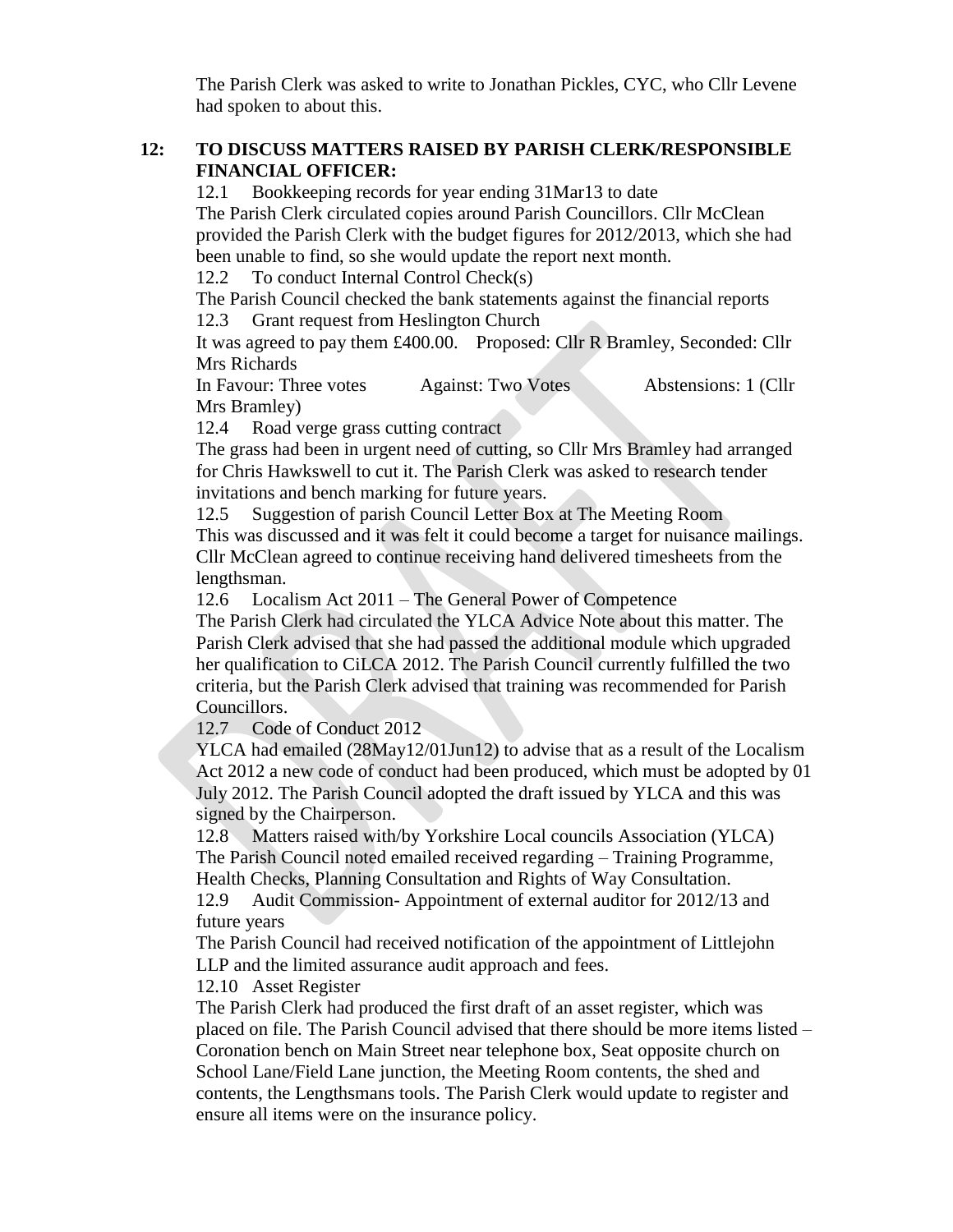12.11 Grant Awarding Policy

The Parish Clerk had circulated a draft based on a YLCA template, which was approved by the Parish Council and signed by the Chairperson.

12.12 Training Statement of Intent

The Parish Clerk had circulated a draft based on a YLCA template, which was approved by the Parish Council and signed by the Chairperson.

12.13 Induction Pack

The Parish Clerk had circulated a draft based on a YLCA template and the Parish Council agreed to used it from now on.

12.14 Quality Parish Council Scheme

The Parish Clerk would report on this at the next meeting.

12.15 To approve for payment the invoices as follows:

| 1215.1 Parish Clerk | Expenses  | £13.50   | 001449 |
|---------------------|-----------|----------|--------|
| 1215.2 Parish Clerk | Salary    | £250.50  | 001450 |
| 12.15.3Aon          | Insurance | £1143.16 | 001451 |

Some additional cheques were signed as follows:

| <b>Rural Action Yorkshire</b> | Membership $£35.00$ |         | 001452 |
|-------------------------------|---------------------|---------|--------|
| David Murray                  | Lengthman           | £321.21 | 001453 |

# **13: TO CONFIRM THE DATES OF THE FUTURE MEETINGS ON TUESDAYS AT 7.30 P.M. IN THE MEETING ROOM AS:**

| 17 July 2012    | 21 August 2012   | 18 September 2012 |
|-----------------|------------------|-------------------|
| 16 October 2012 | 20 November 2012 | 18 December 2012  |